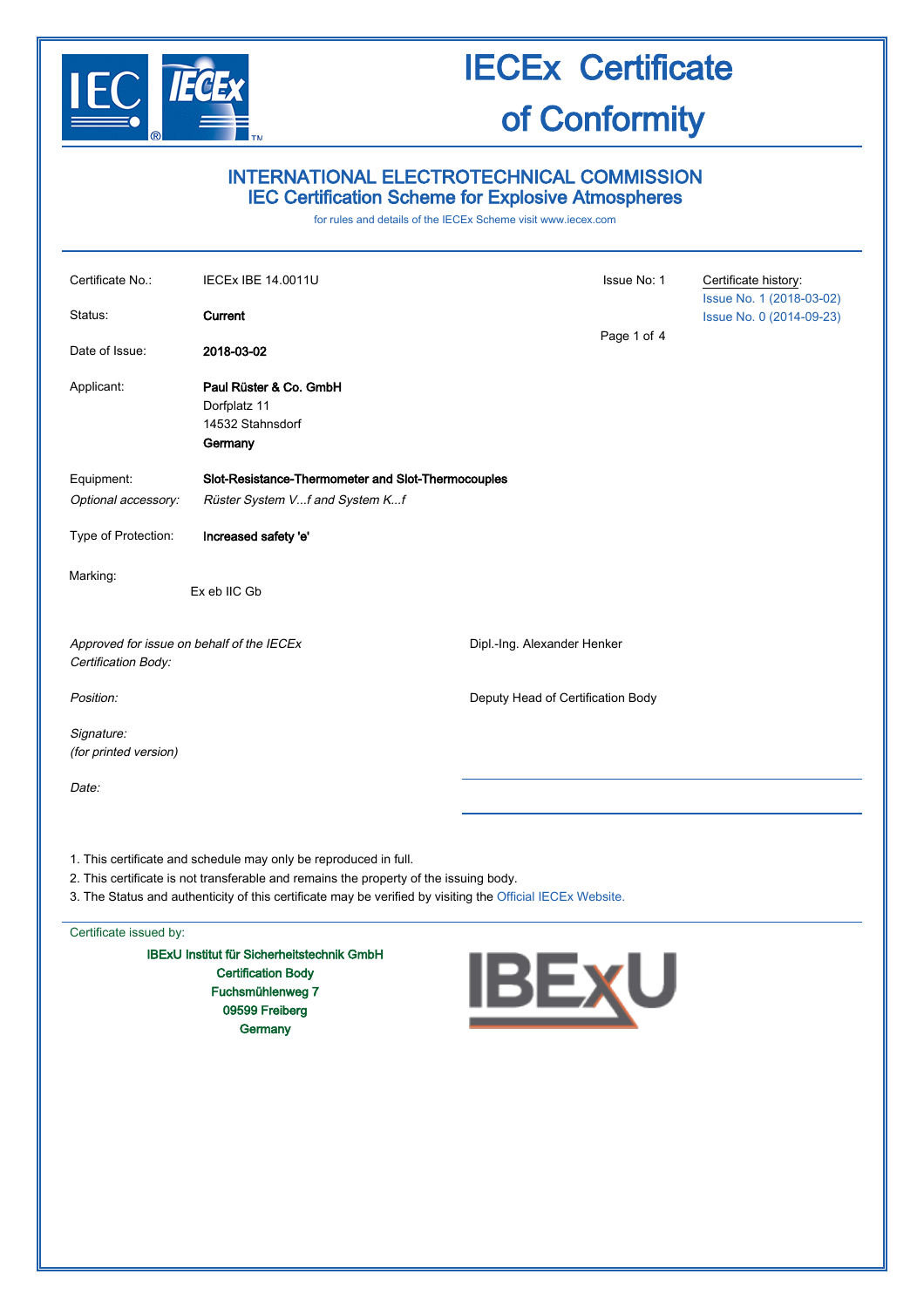

|                 | Germany                   |             |
|-----------------|---------------------------|-------------|
|                 | 14532 Stahnsdorf          |             |
|                 | Dorfplatz 11              |             |
| Manufacturer:   | Paul Rüster & Co. GmbH    |             |
| Date of Issue:  | 2018-03-02                | Page 2 of 4 |
| Certificate No: | <b>IECEX IBE 14.0011U</b> | Issue No: 1 |

Additional Manufacturing location(s):

This certificate is issued as verification that a sample(s), representative of production, was assessed and tested and found to comply with the IEC Standard list below and that the manufacturer's quality system, relating to the Ex products covered by this certificate, was assessed and found to comply with the IECEx Quality system requirements. This certificate is granted subject to the conditions as set out in IECEx Scheme Rules, IECEx 02 and Operational Documents as amended.

### STANDARDS:

The electrical apparatus and any acceptable variations to it specified in the schedule of this certificate and the identified documents, was found to comply with the following standards:

| IEC 60079-0 : 2011<br>Edition:6.0 | Explosive atmospheres - Part 0: General requirements                         |
|-----------------------------------|------------------------------------------------------------------------------|
| IEC 60079-7: 2015<br>Edition:5.0  | Explosive atmospheres – Part 7: Equipment protection by increased safety "e" |

This Certificate does not indicate compliance with electrical safety and performance requirements other than those expressly included in the

Standards listed above.

#### TEST & ASSESSMENT REPORTS:

A sample(s) of the equipment listed has successfully met the examination and test requirements as recorded in

Test Report:

[DE/IBE/ExTR14.0005/00](http://iecex.iec.ch/extr/DE.IBE.ExTR14.0005.00) [DE/IBE/ExTR14.0005/01](http://iecex.iec.ch/extr/DE.IBE.ExTR14.0005.01)

Quality Assessment Report:

[DE/IBE/QAR14.0003/01](http://iecex.iec.ch/qar/DE.IBE.QAR14.0003.01)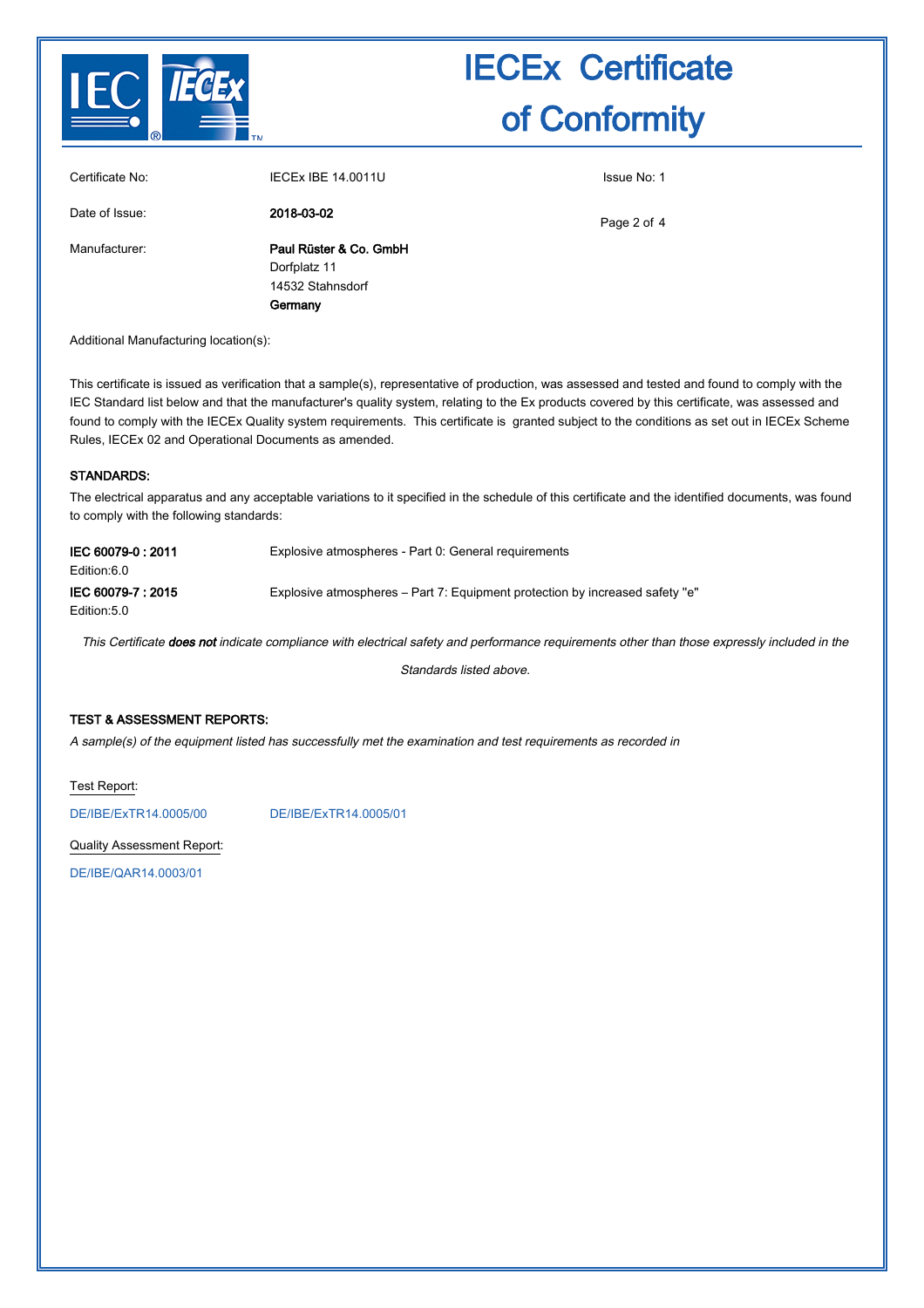

Certificate No: IECEX IBE 14.0011U ISSUE No: 1

Date of Issue: 2018-03-02

Page 3 of 4

Schedule

### EQUIPMENT:

Equipment and systems covered by this certificate are as follows:

The slot resistance-thermometers and slot thermocouples system V…f used as push-in sensors for thermal control of winding slots of electric motors, generators or transformers. The temperature sensors consist of insulated coiled resistance wire or of a solitary sensor(s) (example: thin film or SMD) or thermocouple(s).

The resistance-thermometers and thermocouples system K…f used as push-in or screw-in sensors for thermal control of various industrial applications. The temperature sensors consist of insulated solitary sensor(s) (example: thin film or SMD) or thermocouple(s).

See the Annex for detailed data.

Schedule of limitations:

The temperature sensor must be fitted with care so as to not damage the cable or insulation.

The connecting cable must be relieved.

The temperature sensor must be declared in the Certificate of the machine to which it is fitted.

The permissible service temperature range is -55 °C up to +180 °C.

#### SPECIFIC CONDITIONS OF USE: NO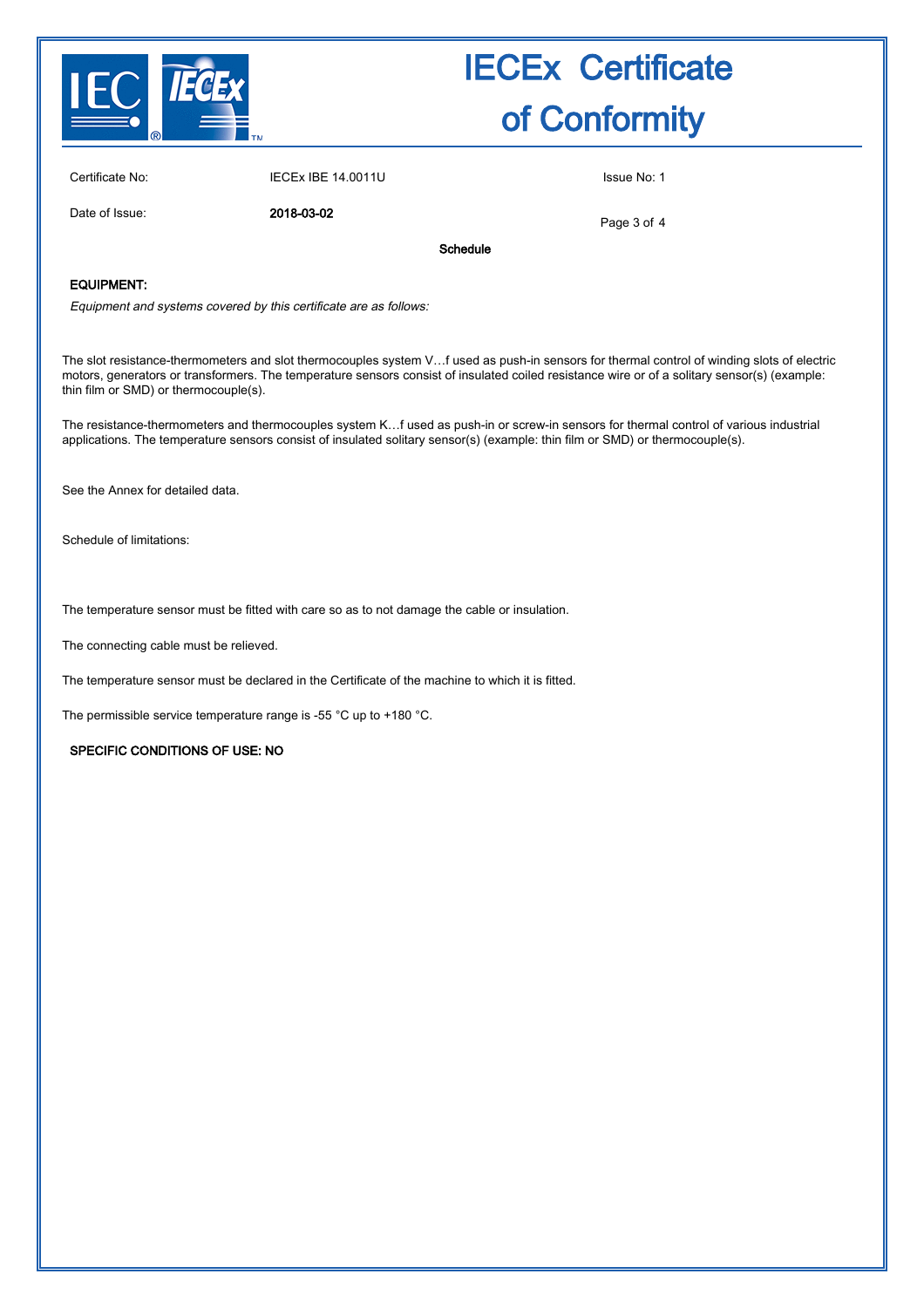

Certificate No: **IECEX IBE 14.0011U** ISSUE No: 1

Date of Issue: 2018-03-02

Page 4 of 4

### DETAILS OF CERTIFICATE CHANGES (for issues 1 and above):

A new type System K...f has been added.

The Sensors comply with the requirements of IEC 60079-7, Ed. 5.

### Annex:

[Annex2IBE14.0011U\\_01.pdf](http://iecex.iec.ch/cert/IECExIBE14.0011U1/$File/Annex2IBE14.0011U_01.pdf)